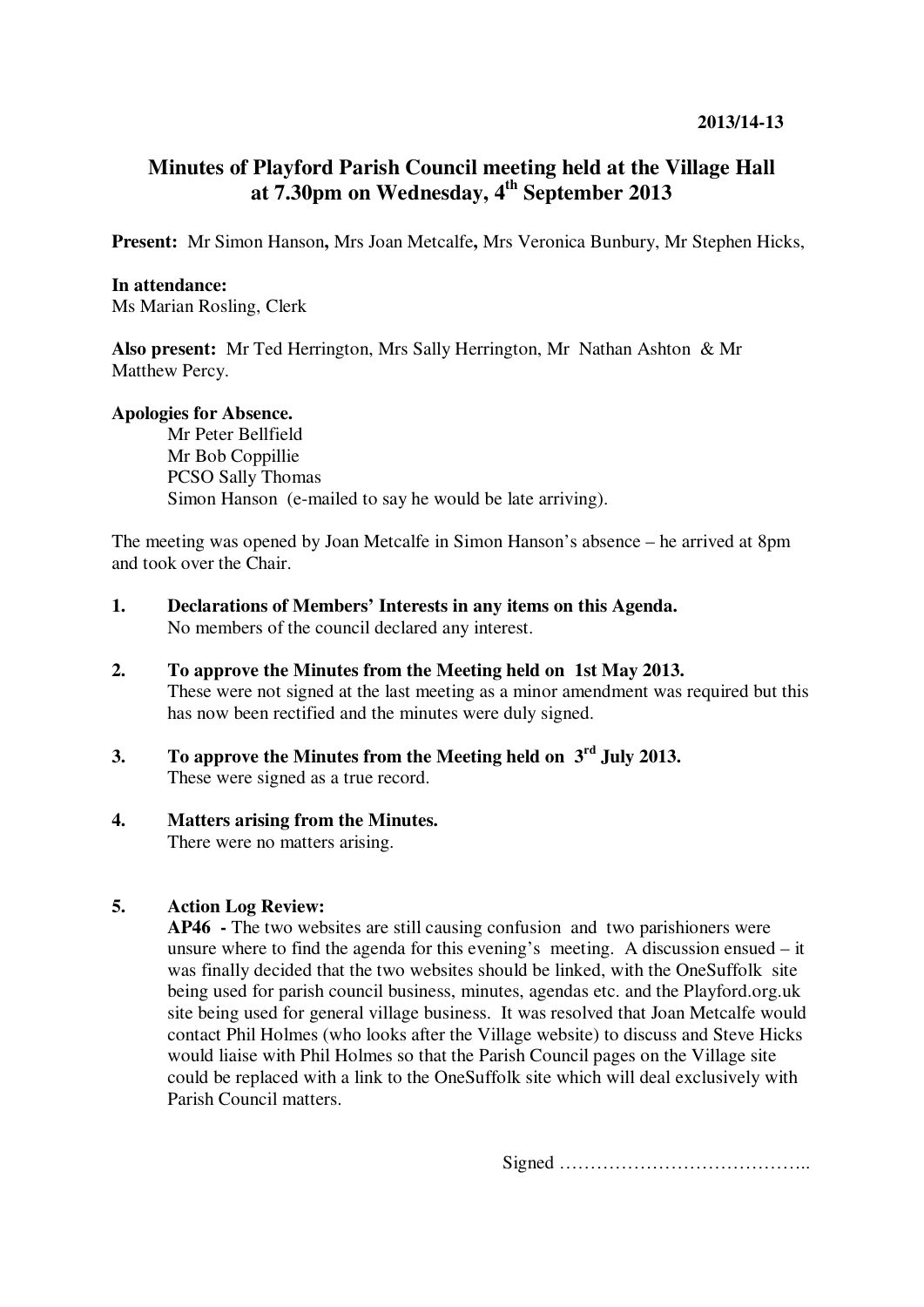**AP65 –** The trees on Butts Road which were fouling overhead BT cables were struck in July by a large vehicle delivering building materials to the Sevenoaks development site. Emergency measures had to be brought into force to sort out the trees. This has resulted in the cables now being freed from entanglement.

**AP70** – Footpath no. 8 from Hill Farm Road to Sandy Lane, Lt Bealings has now been cleared of stinging nettles and weeds.

**AP71** – The two sand bins which were smashed when the roadside verges were trimmed back in early June, have still not been cleared away or replaced. Clerk to chase this up.

**AP72**- The drainage ditch in Butts Road outside the Village Hall has still not been cleared as SCC Highways claim that the nettles and weeds were not causing a blockage to the drainage. Joan Metcalfe has phoned Tom Duchesne of The Old Parsonage Garden Services and agreed that he should clear the weeds from the ditch in the first instance for £30 and then £10 or £15 for each subsequent cutting depending on how long it takes him. It was decided to ask him not to cut the grass on 5<sup>th</sup> September as scheduled but to cut the ditch instead. The clerk will contact him.

**AP73**- The building contractors have placed road signs on either side of the entrance to Church Lane from the Butts Road end, to direct lorries delivering materials to the Sevenoaks site. A further sign is still required to deter larger vehicles from entering Church Road from the North end of the village because of the restrictive bend at Church Corner Cottage. Clerk to enquire from Tony Buckingham of SCC as to whether the council would be charged for such a sign or whether he has any other suggestions to make.

**AP75 -** The Village Hall committee are currently considering sourcing an industrial sized bin for recycling materials. This would have the advantage of simply being too heavy to move. The present system is not working as bins are being moved (by teenagers trying to access the Village Hall roof). Also the bins are being used for rubbish other than recyclables. The council resolved to await the Village Hall's decision before taking any further action.

**AP77 & AP78**- Footpaths no/.s 1 & 20 have still not been cleared of weeds despite being reported on  $20<sup>th</sup>$  August. In both cases the middle sections have been cleared but the Playford entrances are still badly overgrown. These are frequently used paths – clerk to chase Highways department over this.

#### **6. County Councillor Peter Bellfield's report.**  There was no report from Peter Bellfield

Signed ………………………………….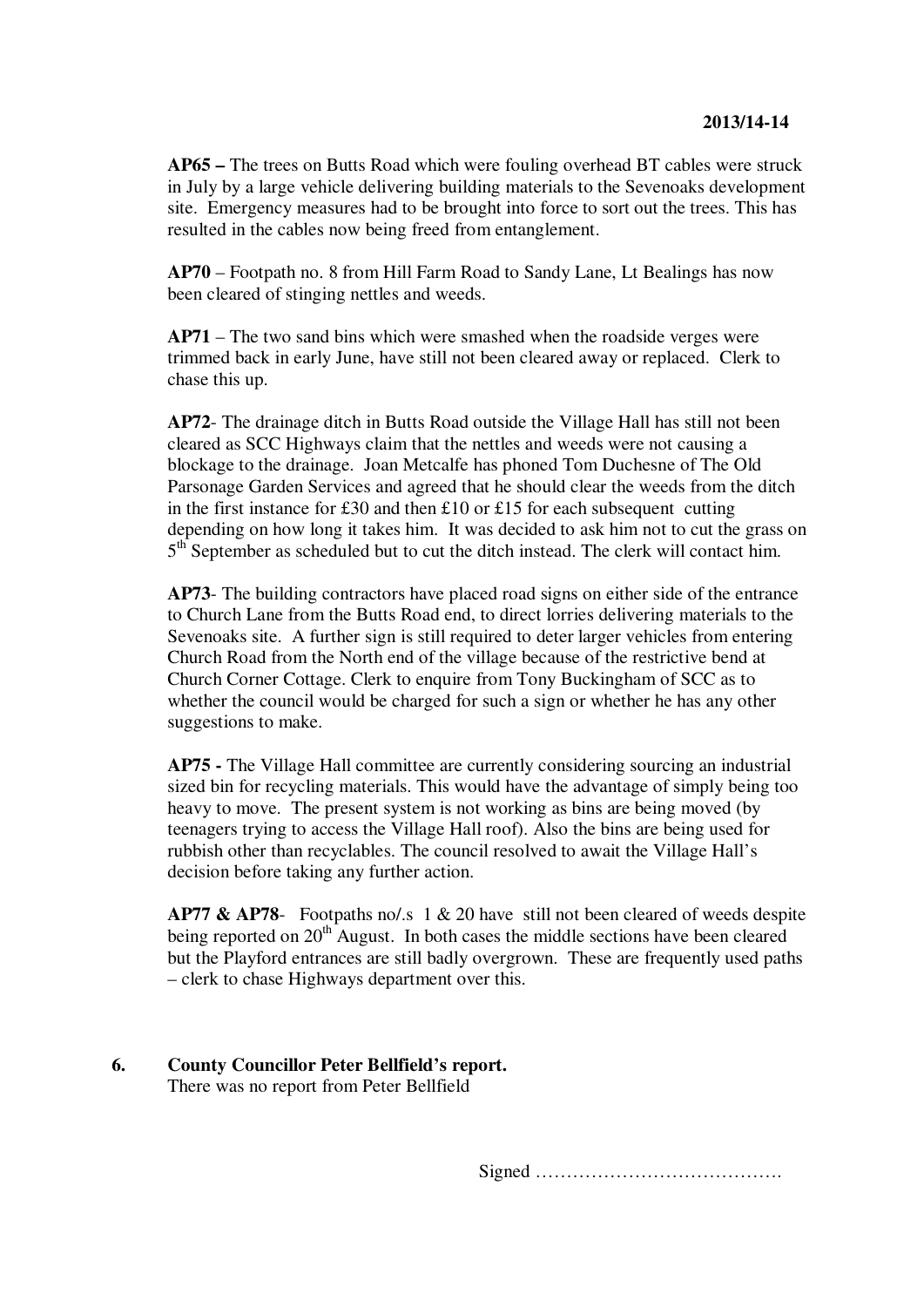### **7. Report by Police**

The Clerk read the Police report sent from PC Shaun Brett which stated that the only crime in Playford over the last two months was the arson attack (at Lux Farm). This may or may not have been connected with other similar attacks in neighbouring parishes. As enquiries are currently ongoing it was felt inappropriate to comment further although the 12PT Monthly Parish Council report states that 3 people are currently on Police bail pending further enquiries.

### **8. Finance**

| <b>ICO</b>                 | £35.00  | Data Protection Insurance                                               |
|----------------------------|---------|-------------------------------------------------------------------------|
| Old Parsonage Gdn Services |         |                                                                         |
|                            | £232.50 | Grass & hedge cutting - June                                            |
|                            |         | John Belstead Playing field                                             |
|                            |         | maintenance                                                             |
| <b>HMRC</b>                | £32.00  | Tax on Clerk's salary - July                                            |
| <b>HMRC</b>                | £33.80  | Tax on Clerk's salary - August                                          |
| Old Parsonage Gdn Services |         |                                                                         |
|                            | £157.50 | Grass cutting - July                                                    |
| M J Rosling                | £30.65  | Clerk's expenses                                                        |
|                            |         | Reporting & authorisation of cheques:-<br>Bealings V Hall Trust £132.76 |

| The balance of the account is:- |                 |           |
|---------------------------------|-----------------|-----------|
|                                 | <b>Barclays</b> | £1062.04  |
|                                 | NS&I            | £1,765.88 |

The second half of the Precept for this year should be received at the end of September.

# **9. Planning Application: ref: DC/13/2224/FUL**

Proposed single storey extension at 1 The Courts, Playford, IP6 9DR, together with replacement of existing felt roof with grey single ply roofing membrane.

Signed …………………………………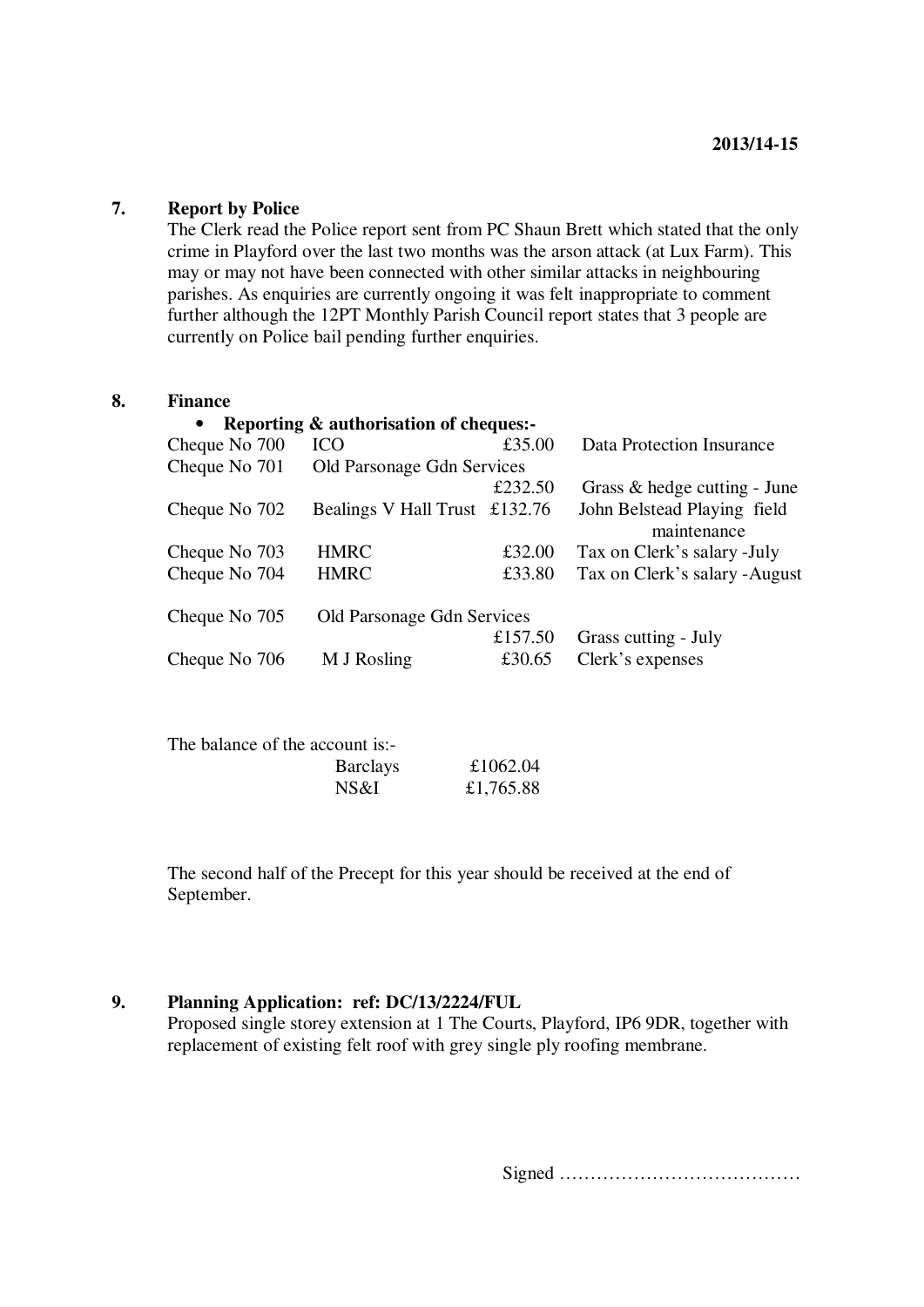Mr Nathan Ashton, owner of the property and architect of the plans, had explained the alterations prior to the beginning of the meeting. These involve the addition of a dining room, utility room and an extra bedroom with en suite facilities on the North side of the property. Immediate neighbours had been asked for their views and no-one had raised any objections.

No objections were raised by the parish council and it was resolved to support the application.

Whilst on the subject of planning permission, Ted Herrington from the public domain, queried the ongoing works at Sevenoaks and commented that it had been a condition of the planning permission that the access road should have been completed before vehicles were allowed to enter and leave the site. The council were unanimous in the view that it was not reasonable to tarmac this road until heavy lorries had finished the bulk of the work at the site. Simon Hanson said that Building Regulations Inspectors would ensure that plans were adhered to despite not being Planning Inspectors.

#### **10. East Anglian Offshore Windfarm**

The Planning Inspectorate is arranging site inspections and hearings in relation to the application by East Anglia One Ltd for an order granting development consent for the East Anglia One Offshore Wind Farm.

The site inspections will take place on  $10^{th} \& 11^{th}$  September and will trace the proposed route of the cable from the landfall at Bawdsey, the Deben crossing, the proposed and alternative A onshore cable corridors at Bealings and the construction sites on the A12 at Sandy Lane and on the A14 at Claydon, finishing up at the converter station at Bramford. The clerk, Marian Rosling, has offered to attend these inspections and will report.

There is an Open Floor Hearing at the Town Hall in Ipswich on  $12<sup>th</sup>$  September at which Veronica Bunbury will represent Playford Parish and express our views.

There are also Issue Specific Hearings on various subsequent days, the ones relevant to parish councils being:

- a)  $25<sup>th</sup> September Traffic and Transport, Drainage & Water Supply this will be$ attended by Veronica Bunbury.
- b)  $26<sup>th</sup> September Socio-economic issues including relevant DCO provisions$ - this will be attended by Joan Metcalfe.

Signed ……………………………….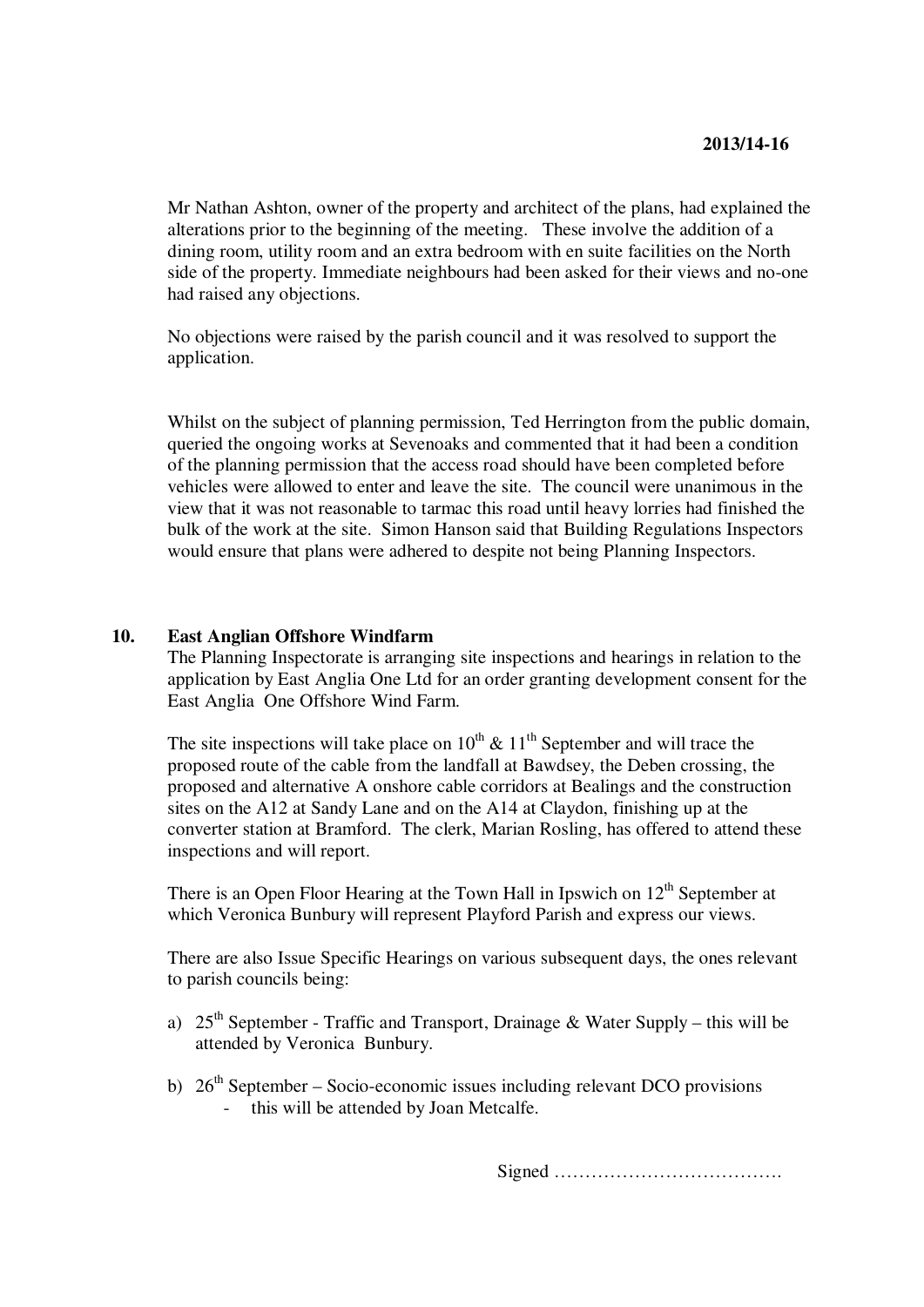# **11. Outdoor Play Space Scheme**

Of the several options presented by the Clerk, of affordable items to be purchased with the Play Space funds available, the favourite was an aluminium outdoor table tennis table at £648. The Village Hall committee will be consulted when a decision is made regarding how the money is spent - the location of the table would of course need to be agreed, should we go ahead with the purchase.

Joan Metcalfe undertook to contact the company selling the table to find out more details e.g. what surface is needed underneath and how it is secured.

#### **12. Discussion on possible reduction of no. of Parish Councillors**

So far no suitable candidates from the parish have presented themselves for co-option onto the Council despite advertisements having been posted around the village and flyers put through letter boxes. The Clerk has sought advice from SALC and the Elections Office at SCDC and been informed that it is possible to continue with just 5 councillors up until the next election in 2015. If it was then decided that 5 councillors was a sufficient number, then this could be made official in 2015.

Brian Seward had been contacted by Veronica Bunbury and has brought forth some interesting history on the number of councillors in the recent past and the reasons for changes to those numbers – this was discussed.

Joan Metcalfe proposed that we coast along with the current 5 members of the council to see how it works until the next election. Simon Hanson endorsed this and it was seconded by Steve Hicks.

#### **13. Safe guarding Policy**

A safe-guarding policy has been drafted by the Clerk, this was read out at the meeting, duly proposed by Joan Metcalfe and seconded by Simon Hanson.

#### **14. Electoral Review of Suffolk Coastal**

The review aims to ensure that each Suffolk Coastal councillor represents roughly the same number of voters and that ward boundaries reflect the interests and identities of local communities. There would be 43 councillors in Suffolk Coastal.

No strong views on this were expressed by the council.

#### **15. Requests for donations towards June Gosling's retirement gift**

A gift of a potted plant and a card were given to June & Derrick Gosling in May of this year. Donations have now been received by councillors to cover the cost of this.

Signed ………………………………….